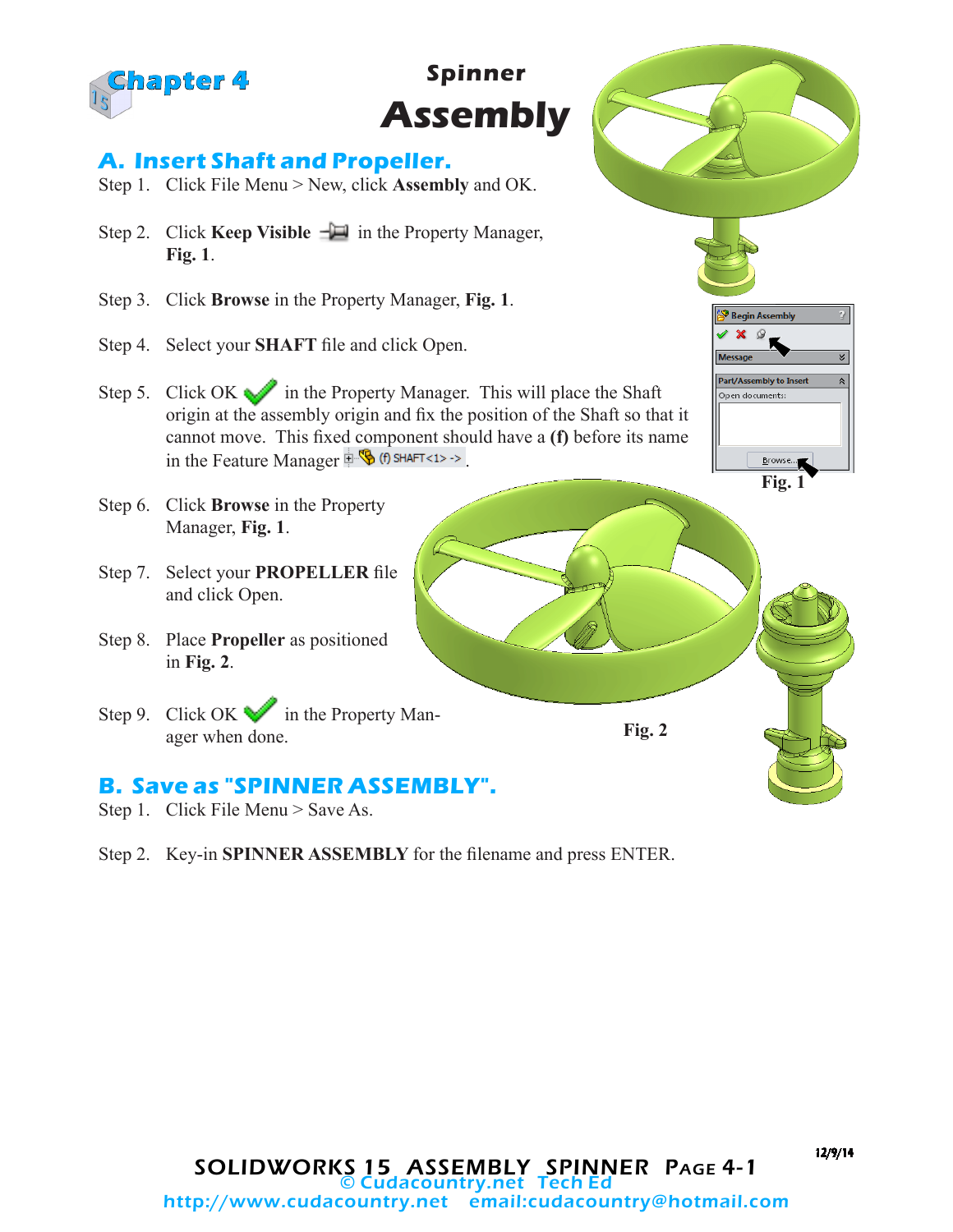## **C. Mate: Propeller.**

- Step 1. Click **Front**  $\Box$  on the Standard Views toolbar. (**Ctrl-1**)
- Step 2. Expand **Shaft** in the Feature Manager, click **Top Plane**  $\Diamond$  and click **Mate**  $\Diamond$  on the Context toolbar, **Fig. 3**.
- Step 3. Expand the flyout Feature Manager design tree in the top left corner of the graphics area, **Fig. 4**.
- Step 4. Expand **Propeller** and click **Top Plane**  $\diamondsuit$ , **Fig. 4**.

Step 5. Click **Distance** in Mate pop-up, **Fig. 5**. Set **distance to .3** and press ENTER. The Propeller should be positioned .3 down into Shaft, **Fig. 6**. If positioned in opposite direction, click **Flip Dimen-**

> $\textbf{sion}$   $\textbf{r}$  in the Mate pop-up, Fig. 5. Click Add/ Finish Mate  $\blacktriangleright$  to add Distance mate.